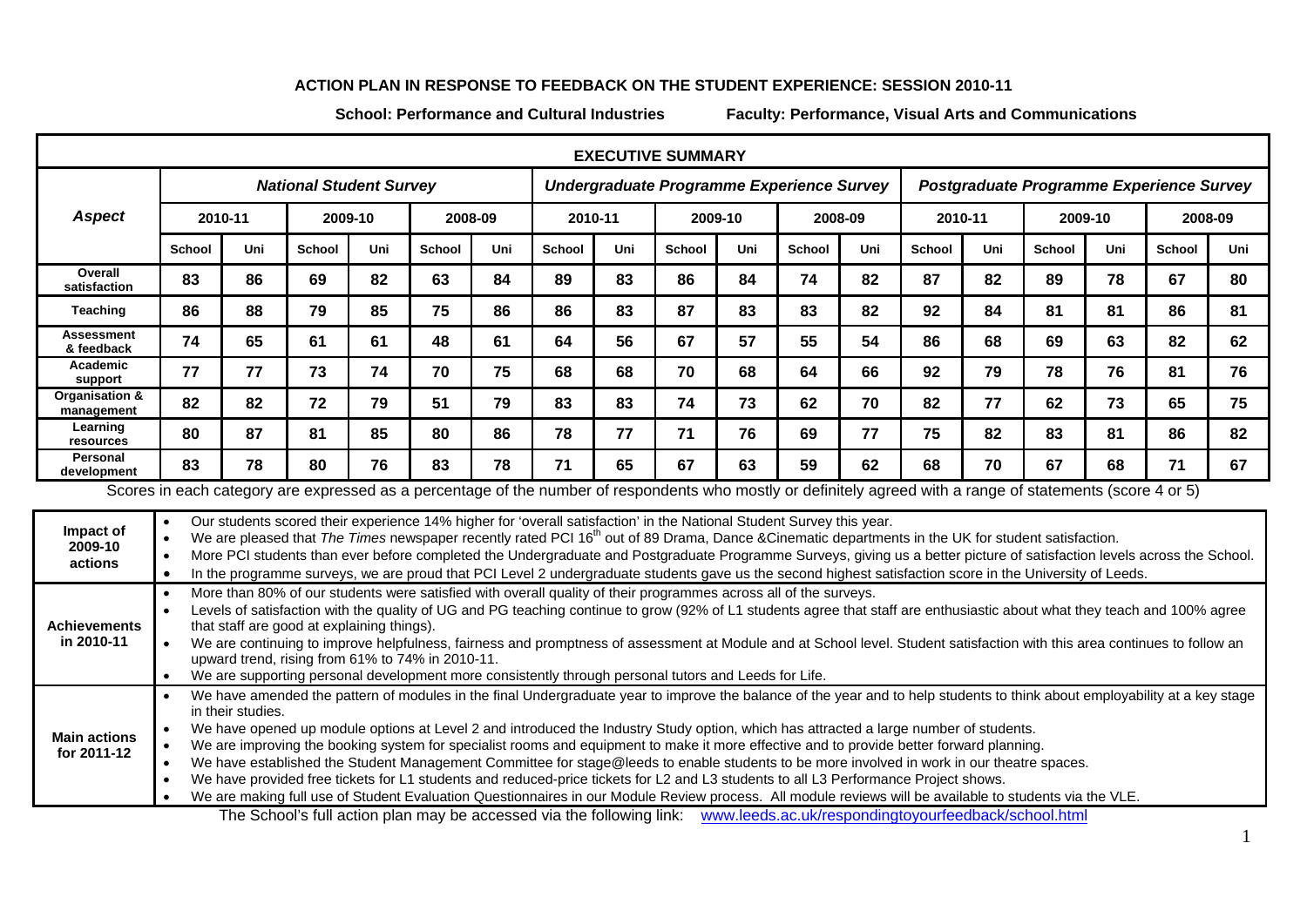## **ACTION PLAN IN RESPONSE TO FEEDBACK ON THE STUDENT EXPERIENCE: SESSION 2010-11**  School: Performance & Cultural Industries **Faculty: Performance, Visual Arts and Communications**

| <b>Aspect</b>                     | Progress with actions in response to 2009-10<br>feedback and indication of impact                                                                                                                                                                                                                                                                                                                                                                                                                                      | Issues raised in 2010-11 feedback                                                                                                                                                                                                                                                                                                                                                                                                                        | Planned response in 2011-12                                                                                                                                                                                                                                                                                                                                                                                                                                                 |  |  |  |
|-----------------------------------|------------------------------------------------------------------------------------------------------------------------------------------------------------------------------------------------------------------------------------------------------------------------------------------------------------------------------------------------------------------------------------------------------------------------------------------------------------------------------------------------------------------------|----------------------------------------------------------------------------------------------------------------------------------------------------------------------------------------------------------------------------------------------------------------------------------------------------------------------------------------------------------------------------------------------------------------------------------------------------------|-----------------------------------------------------------------------------------------------------------------------------------------------------------------------------------------------------------------------------------------------------------------------------------------------------------------------------------------------------------------------------------------------------------------------------------------------------------------------------|--|--|--|
| <b>Overall</b><br>satisfaction    | Discussions with student focus groups have helped<br>us to gain a better understanding of factors<br>contributing to 'overall satisfaction' scores. We are<br>pleased that these scores rose significantly on the<br>2010/11 undergraduate surveys.<br>The Contemporary Issues in the Cultural Industries<br>module replaced Professional Development at L3,<br>and received a significantly improved response in<br>the module's Student Evaluation Questionnaire.<br>We are continuing to develop curriculum and the | Many students commented on the excellent<br>opportunities offered by the School's relationships<br>with external collaborators and industry connections.<br>$\bullet$<br>Some students commented on the cost of printing for<br>the submission of written work in hard copy.<br>$\bullet$<br>Some students noted that high-demand books can<br>be difficult to access via the library.<br>Some students commented on the level of access to<br>$\bullet$ | We continue to embed the benefits of our external<br>relationships within the student curriculum at all<br>levels, enhancing learning and employability.<br>We have moved to electronic submission only for<br>$\bullet$<br>the majority of written assignments.<br>We have introduced a policy to order electronic<br>books wherever possible. Hard copies are also<br>ordered for the majority of books used in teaching.<br>We have opened the PCI building doors during |  |  |  |
|                                   | marketing materials for all levels. We have<br>developed our Open Day offer, and we are<br>involving more student ambassadors in Open Days<br>and Interview days.                                                                                                                                                                                                                                                                                                                                                      | the PCI building.                                                                                                                                                                                                                                                                                                                                                                                                                                        | daytime hours so students can enter without an<br>access card. We have provided free tickets for L1<br>students, and reduced price tickets for L2 and L3,<br>for all L3 Performance Project productions. The<br>Student Management Committee plays an<br>important role in day-to-day stage@leeds activity.                                                                                                                                                                 |  |  |  |
|                                   | We have been working to articulate how research<br>$\bullet$<br>feeds productively into teaching.<br>Staff continue to address key teaching issues and<br>$\bullet$<br>developments through workshops and discussions                                                                                                                                                                                                                                                                                                  | The National Student Survey results showed that 90%<br>$\bullet$<br>of students felt that their learning had benefited from<br>modules being informed by current research.                                                                                                                                                                                                                                                                               | We are embedding current research still more firmly<br>into the compulsory modules, and we are planning<br>to develop more optional and elective modules that<br>draw directly on staff research.                                                                                                                                                                                                                                                                           |  |  |  |
| <b>Teaching</b>                   | about learning and teaching as part of the School<br>Development Days and elsewhere.<br>We continue to develop our use of blended<br>$\bullet$<br>learning to complement and extend face-to-face                                                                                                                                                                                                                                                                                                                       | The L2 Strategies for Research module was identified<br>$\bullet$<br>by students as an area of strength, whilst also<br>needing further development.                                                                                                                                                                                                                                                                                                     | We are continuing to develop the Strategies for<br>$\bullet$<br>Research module, incorporating student feedback.<br>We are working to ensure that this pivotal module<br>encourages students to appreciate their own<br>development as researchers across the curriculum.                                                                                                                                                                                                   |  |  |  |
|                                   | teaching.                                                                                                                                                                                                                                                                                                                                                                                                                                                                                                              | We are pleased that our commitment to teaching is<br>being recognised by our students, with 90% agreeing<br>that our staff are enthusiastic about what they teach in<br>the National Student Survey.                                                                                                                                                                                                                                                     | The School's Digitalis project is developing our use<br>of digital technologies to encourage students to<br>reflect on practice-based learning experiences.                                                                                                                                                                                                                                                                                                                 |  |  |  |
| <b>Assessment</b><br>and feedback | All modules are building in more explicit discussion<br>$\bullet$<br>in class time of assessment tasks and criteria, as<br>well as providing clear information via the VLE.                                                                                                                                                                                                                                                                                                                                            | $\bullet$<br>Our National Student Survey scores have risen<br>considerably in the area of assessment and<br>feedback, with 85% feeling that assessment criteria<br>have been made clear in advance.                                                                                                                                                                                                                                                      | We will continue to ensure that assessment tasks<br>$\bullet$<br>and criteria are discussed in advance during class<br>time. We review our information and assessment<br>criteria on a regular basis to ensure clarity.                                                                                                                                                                                                                                                     |  |  |  |
|                                   | Several modules now use peer and self<br>assessment as a way of engaging students in<br>evaluating and giving feedback.                                                                                                                                                                                                                                                                                                                                                                                                | Some comments were made regarding promptness<br>$\bullet$<br>of feedback.                                                                                                                                                                                                                                                                                                                                                                                | Assessment feedback dates are published in<br>$\bullet$<br>advance. If feedback is delayed, module<br>managers communicate the reason and revised                                                                                                                                                                                                                                                                                                                           |  |  |  |
|                                   | We are reviewing assessment procedures in T&P                                                                                                                                                                                                                                                                                                                                                                                                                                                                          |                                                                                                                                                                                                                                                                                                                                                                                                                                                          | return date to students as early as possible.                                                                                                                                                                                                                                                                                                                                                                                                                               |  |  |  |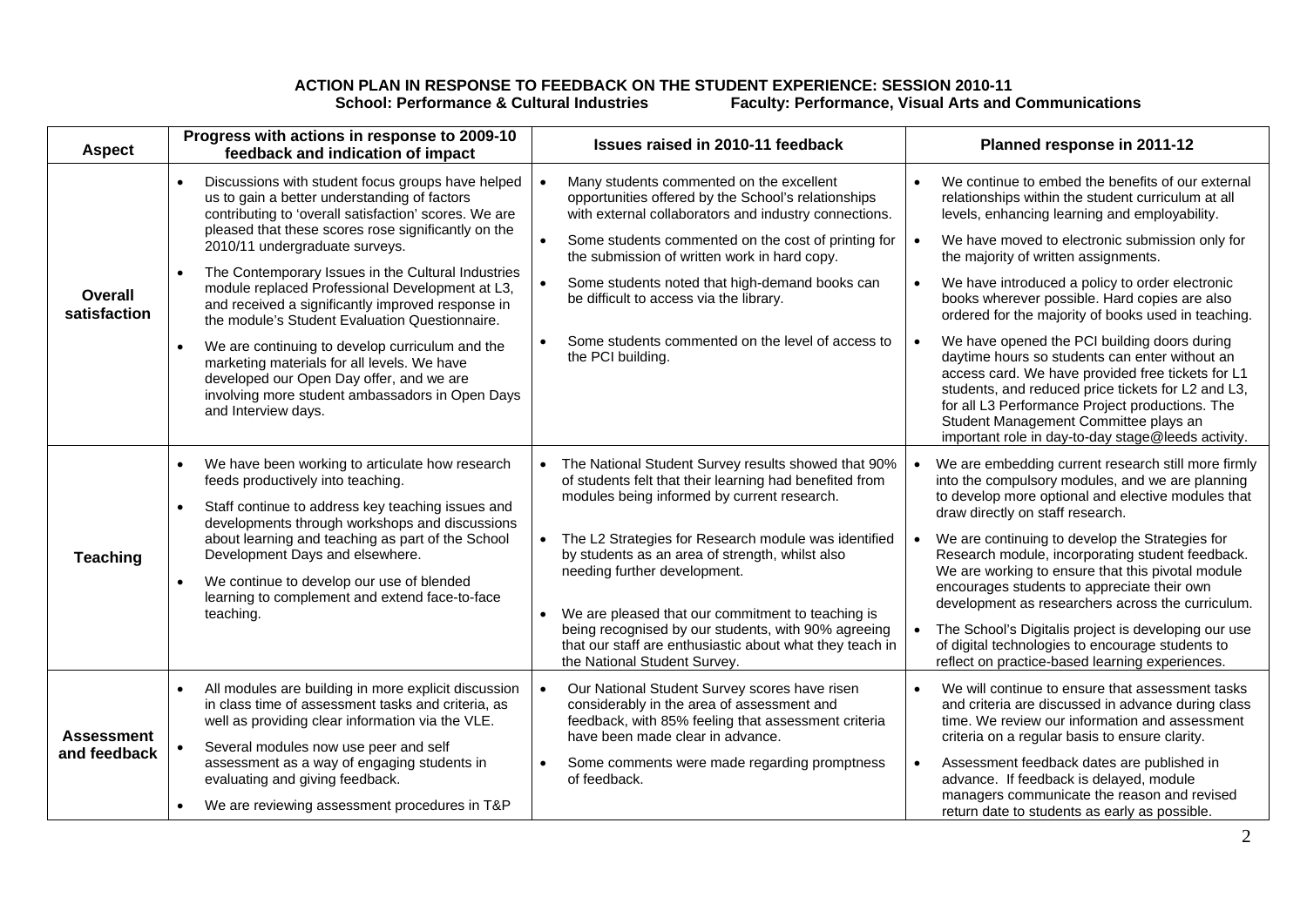|                                | core modules to ensure parity between different<br>strands, together with transparency of process.<br>In a School Development Day session, staff looked<br>at providing helpful formative feedback based on<br>the MARK project (a University of Leeds project<br>aimed at improving the effectiveness of<br>assessment and feedback for students and staff). | Some students requested further clarification about<br>fairness and transparency of assessment<br>procedures.<br>$\bullet$<br>The National Student Survey showed that 85% of<br>students felt they received detailed comments on<br>their work, but only 65% felt that feedback helped<br>them to clarify things they did not understand. | We have reviewed our School Code of Practice on<br>Assessment to ensure that our assessment and<br>moderation procedures are clear and transparent.<br>We will undertake further staff development to<br>ensure that we provide consistently helpful<br>feedback. This will include peer discussion and<br>further use of the MARK project findings. |
|--------------------------------|---------------------------------------------------------------------------------------------------------------------------------------------------------------------------------------------------------------------------------------------------------------------------------------------------------------------------------------------------------------|-------------------------------------------------------------------------------------------------------------------------------------------------------------------------------------------------------------------------------------------------------------------------------------------------------------------------------------------|------------------------------------------------------------------------------------------------------------------------------------------------------------------------------------------------------------------------------------------------------------------------------------------------------------------------------------------------------|
| Academic<br>support            | We continue with School-wide briefings for L1 and<br>L2 students about the structure of the following<br>year and their choices within that.<br>$\bullet$<br>We continue to encourage students to discuss                                                                                                                                                     | Students felt that they could contact staff when they<br>$\bullet$<br>needed to, but that advice around module choices<br>could be improved.                                                                                                                                                                                              | We will ensure that all personal tutors are fully<br>informed about the detail of module choices<br>available to students.<br>We will ensure that we are providing clear                                                                                                                                                                             |
|                                | feedback forms at personal tutorials and discuss<br>module choices with regard to future aspirations.                                                                                                                                                                                                                                                         |                                                                                                                                                                                                                                                                                                                                           | information and guidance to students on module<br>choices via the School-wide briefings.                                                                                                                                                                                                                                                             |
| Organisation<br>and            | Our Induction week briefings were reviewed for<br>2011/12, and additional contact time with<br>programme teams was introduced. This is being<br>evaluated through discussions with Student                                                                                                                                                                    | A significant number of students felt that the<br>$\bullet$<br>structure of the L3 experience could be better<br>balanced.                                                                                                                                                                                                                | We have restructured the L3 module delivery to<br>balance the weight of assessments and taught<br>sessions. (Informal student feedback has already<br>been positive.)                                                                                                                                                                                |
| management                     | Representatives.<br>Guidance was given earlier in the year for L1<br>$\bullet$<br>students selecting L2 modules.                                                                                                                                                                                                                                              |                                                                                                                                                                                                                                                                                                                                           | We have moved the L1 Collaborative Processes<br>module into Semester 1 to help students to settle<br>into their programmes more effectively.                                                                                                                                                                                                         |
| Learning                       | We have been working to refine the booking<br>$\bullet$<br>system for specialist rooms and spaces.                                                                                                                                                                                                                                                            | Problems were still being encountered with bookings<br>$\bullet$<br>for specialist rooms.                                                                                                                                                                                                                                                 | We are combining booking systems for<br>stage@leeds and Clothworkers South, working to<br>improve the effectiveness of the interface. We are<br>using stage@leeds Duty Managers as porters for<br>Clothworkers South evening openings so that they<br>have a better understanding of students needs.                                                 |
| resources                      |                                                                                                                                                                                                                                                                                                                                                               | Some students reported problems in accessing<br>$\bullet$<br>specialist spaces to work on assessed tasks.                                                                                                                                                                                                                                 | We are placing tighter frames on room bookings for<br>non-assessed work in order to free up space for<br>PCI students working on assessed tasks.                                                                                                                                                                                                     |
|                                |                                                                                                                                                                                                                                                                                                                                                               | This area scored relatively low in the 2010/11<br>$\bullet$<br>postgraduate programmes survey, but it has been<br>difficult to ascertain the reasons behind the score.                                                                                                                                                                    | We are working with current postgraduate students<br>to clarify whether they perceive any issues around<br>learning resources.                                                                                                                                                                                                                       |
| <b>Personal</b><br>development | We have been working with staff and students to<br>$\bullet$<br>improve the effectiveness of our Personal Tutoring<br>system. The 2011/12 School Handbook provides<br>more information about the role of the Personal                                                                                                                                         | $\bullet$<br>We are continuing to develop our engagement with<br>Leeds for Life through the Personal Tutoring system,<br>and to encourage all students to use this excellent<br>resource.                                                                                                                                                 | Leeds for Life ambassadors will be visiting our<br>Student-Staff Forum, as well as working with<br>personal tutors at our School Development Day.                                                                                                                                                                                                    |
|                                | Tutor, Staff use the Personal Tutor Handbook.                                                                                                                                                                                                                                                                                                                 |                                                                                                                                                                                                                                                                                                                                           | A more comprehensive introduction to Leeds for<br>$\bullet$<br>Life will be programmed into L1 Induction 2012.<br>Our high quality research-led teaching continues to                                                                                                                                                                                |